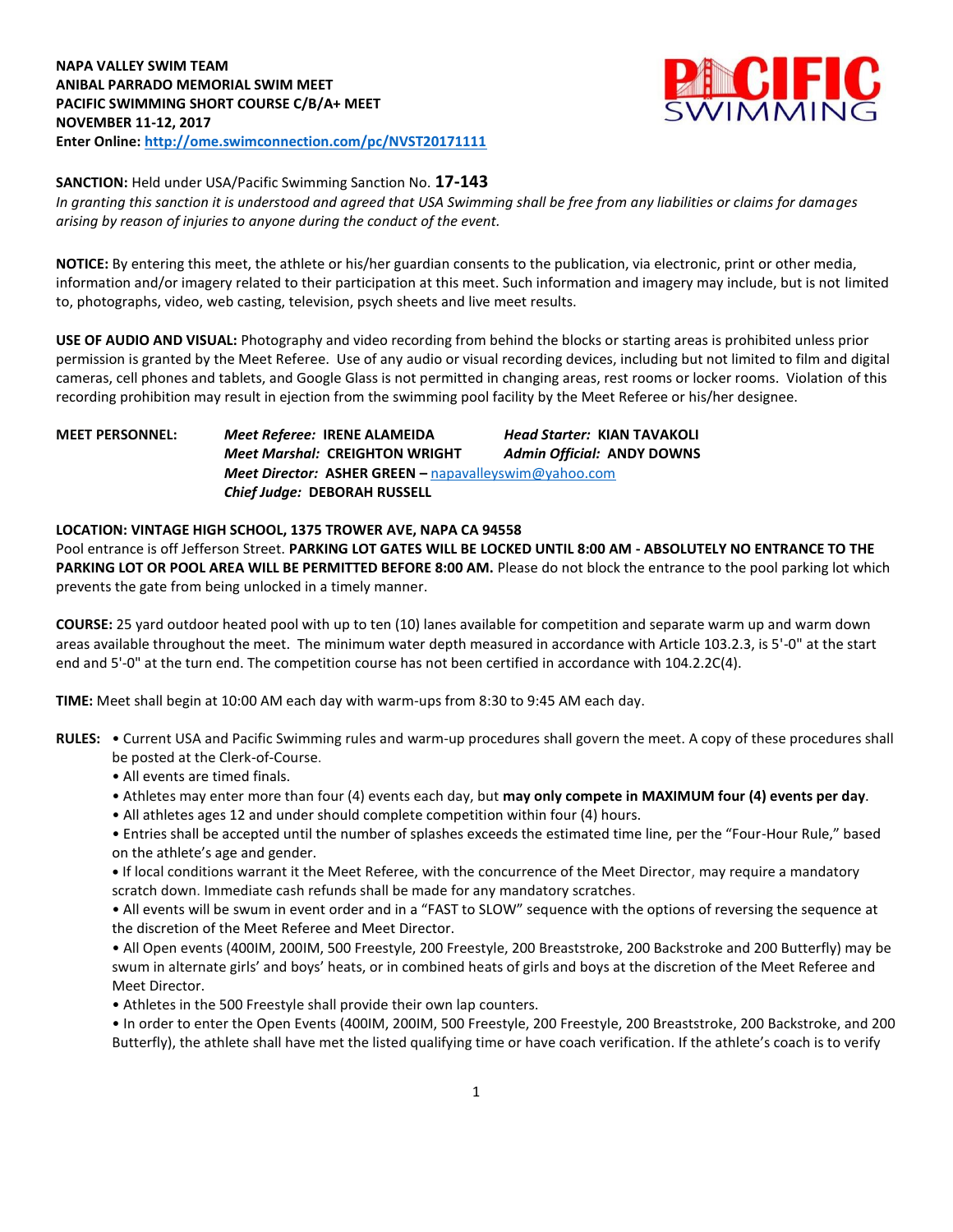the athlete's ability to achieve the minimum entry time per Pacific Swimming Rule 4A2, please contact the Meet Director AND Meet Referee.

• At the discretion of the Meet Referee, events and heats may be combined.

• **All coaches and deck officials shall display their current USA Swimming membership cards in a visible manner. Deck Pass may be used to prove registration status.**

**UNACCOMPANIED ATHLETES:** Any USA Swimming athlete-member competing at the meet shall be accompanied by a USA Swimming member-coach for the purposes of athlete supervision during warm-up, competition and warm-down. If a coach-member of the athlete's USA Swimming Club does not attend the meet to serve in said supervisory capacity, it is the responsibility of the athlete or the athlete's legal guardian to arrange for supervision by a USA Swimming member-coach. The meet director or meet referee may assist the athlete in making arrangements for such supervision; however, it is recommended that such arrangements be made in advance of the meet by the athlete's USA Swimming Club Member-Coach.

**RACING STARTS:** Any athlete entered in the meet shall be certified by a USA Swimming member-coach as being proficient in performing a racing start, or shall start each race from within the water. When unaccompanied by a USA Swimming member coach, it is the responsibility of the athlete or the athlete's legal guardian to ensure compliance with this requirement.

**RESTRICTIONS:** • Smoking and the use of other tobacco products is prohibited on the pool deck, in the locker rooms, in spectator

- seating on standing areas and in all areas used by athletes, during the meet and during warm-up periods.
- Sale and use of alcoholic beverages is prohibited in all areas of the meet venue.
- No glass containers are allowed in the meet venue.
- No propane heater is permitted except for snack bar/meet operations.
- All shelters shall be properly secured.
- Changing into or out of swimsuits other than in locker rooms or other designated areas is prohibited.
- All animals, except service animals, are prohibited from all areas of the competition venue.

• Destructive devices, to include but not limited to, explosive devices and equipment, firearms (open or concealed), blades, knives, mace, stun guns and blunt objects are strictly prohibited in the swimming facility and its surrounding areas. If observed, the Meet Referee or his/her designee may ask that these devices be stored safely away from the public or removed from the facility. Noncompliance may result in the reporting to law enforcement authorities and ejection from the facility. Law enforcement officers (LEO) are exempt per applicable laws.

• Operation of a drone, or any other flying apparatus, is prohibited over the venue (pools, athlete/coach areas, spectator areas and open ceiling locker rooms) any time athletes, coaches, officials and/or spectators are present.

• No food or drink is allowed in locker rooms.

## • **ONLY COACHES' TENTS SHALL BE ALLOWED ON THE POOL DECK.**

**ELIGIBILITY:** • Athletes shall be current members of USA Swimming and enter their name and registration number on the meet entry card exactly as they are shown on their Registration Card. If this is not done, it may be difficult to match the athlete with the registration database. The meet host shall check all athlete registrations against the SWIMS database and if not found to be registered, the Meet Director shall accept the registration at the meet (a \$10 surcharge shall be added to the regular registration fee). Duplicate registrations shall be refunded by mail.

• Athletes in the "A" Division shall have met at least the listed USA Swimming Motivational "A" minimum time standard. Athletes in the "B" Division shall have met at least the listed "B" minimum time standard. All entry times slower than the "B" time standard shall be in the "C" Division.

• **EXCEPT the Open events**, "NO TIME" entries shall be accepted and placed in the slowest heats.

• Entry times submitted for this meet may be checked against a computer database and may be changed in accordance with Pacific Swimming Entry Time Verification Procedures.

• Disabled athletes are welcome to attend this meet and should contact the Meet Director or Meet Referee regarding any special accommodations on entry times and seeding per Pacific Swimming policy.

• Athletes 19 years of age and over may compete in the meet for time only, no awards. Such athlete shall meet standards for the 17-18 age group.

• Age on the first day of the meet shall determine the athlete's age for the entire meet.

**ENTRY PRIORITY:** Entries from members of Zone 3 clubs (including unattached athletes training with those clubs) postmarked or entered on line by **October 3, 2017** shall be given first priority for acceptance to the meet. All entries from other zones in Pacific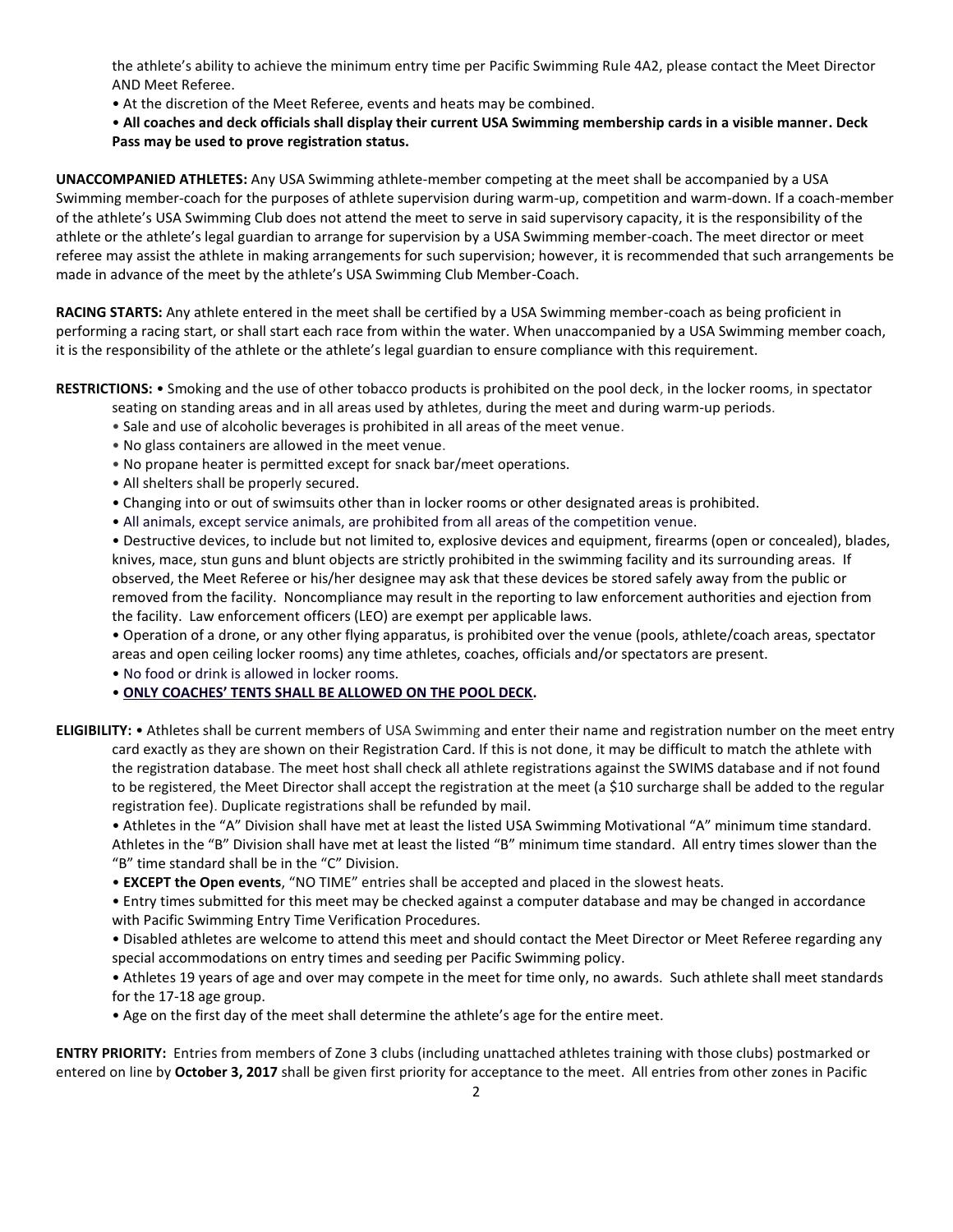Swimming or from other LSC's, postmarked or entered on line by the entry deadline shall be considered in the order they are received.

**ENTRY FEES:** \$4.00 per event plus an \$8.00 participation fee per athlete. Entries shall be rejected if payment is not sent at time of request. No refunds shall be made except mandatory scratch downs.

**ONLINE ENTRIES:** To enter online go to **<http://ome.swimconnection.com/pc/NVST20171111>** to receive an immediate entry confirmation. This method requires payment by credit card. Swim Connection, LLC charges a processing fee for this service, equal to \$1 per athlete plus 5% of the total Entry Fees. Please note that the processing fee is a separate fee from the Entry Fees. If you do not wish to pay the processing fee, enter the meet using a mail entry. **Entering online is a convenience, is completely voluntary, and is in no way required or expected of an athlete by Pacific Swimming.** Online entries shall be accepted through **Monday, October 30, 2017**.

**MAILED OR HAND DELIVERED ENTRIES**: Entries shall be on the attached consolidated entry form. Forms shall be filled out completely and printed clearly with athlete's best time. Entries shall be postmarked by midnight, **Saturday, October 28, 2017** or hand delivered by 6:30 PM, **Monday, October 30, 2017**. No late entries shall be accepted. Requests for confirmation of receipt of entries should include a self-addressed envelope.

| Make check payable to:           | <b>NVST</b>                  |
|----------------------------------|------------------------------|
| Mail or hand deliver entries to: | <b>Meet Director</b>         |
|                                  | <b>1942 Shurtleff Avenue</b> |
|                                  | Napa, CA 94559               |

**CHECK-IN:** The meet shall be deck seeded. Athletes shall check-in at the Clerk-of-Course. No event shall be closed more than 30 minutes before the scheduled start of the session. Close of check-in for all individual events shall be no more than 60 minutes before the estimated time of the start of the first heat of the event. Athletes who do not check in shall not be seeded and shall not be allowed to compete in that event.

**SCRATCHES:** Any athletes not reporting for or competing in an individual timed final event that they have checked in for shall not be penalized. Athletes who must withdraw from an event after it is seeded are requested to inform the referee immediately.

- **AWARDS:** Individual events: Ribbons shall be awarded to the 1st-8th place finishers in the "A", "B", and "C" divisions, for each event and age group (8&U, 9-10, 11-12, 13-14, 15-16, 17-18). The 13 & Over individual events shall be swum in combined heats, with awards given for each separate age group (13-14, 15-16 17-18).
	- Open events shall be swum in combined heats, with no awards being given.
	- "A" medals shall be awarded to athletes achieving new "PC-A" times swam during this meet only.

 AWARDS SHALL BE PICKED UP ON SUNDAY, THE LAST DAY OF THE MEET, BY A CLUB'S COACH OR CLUB REPRESENTATIVE. AWARDS SHALL NOT BE MAILED. NON ZONE 3 CLUBS AND UNATTACHED ATHLETES SHALL COORDINATE WITH THE AWARDS DESK FOR PICK-UP AND/OR DELIVERY OF AWARDS. FOR THOSE AWARDS NOT PICKED UP, PRE-PAID ENVELOPES SHALL BE PROVIDED. AWARDS SHALL NOT BE INDIVIDUALLY DISTRIBUTED THROUGHOUT THE MEET.

**ADMISSION:** Free. A two-day program will be available for \$5.00.

**SNACK BAR & HOSPITALITY:** A snack bar will be available throughout the competition. Coaches and working deck officials will be provided lunch. Hospitality will serve refreshments to timers and volunteers.

**MISCELLANEOUS:** No overnight parking is allowed. Facilities will not be provided after meet hours.

**MINIMUM OFFICIALS**: At least seven days prior to the start of the meet, meet management (Meet Director and/or Meet Referee) shall contact a representative from each club participating in the meet, and provide a preliminary inventory of the officials that club is required to provide for each session. Each club shall, by the start of the meet, provide to the Meet Director or designee a list of Officials who have agreed to represent that club during each session of the meet.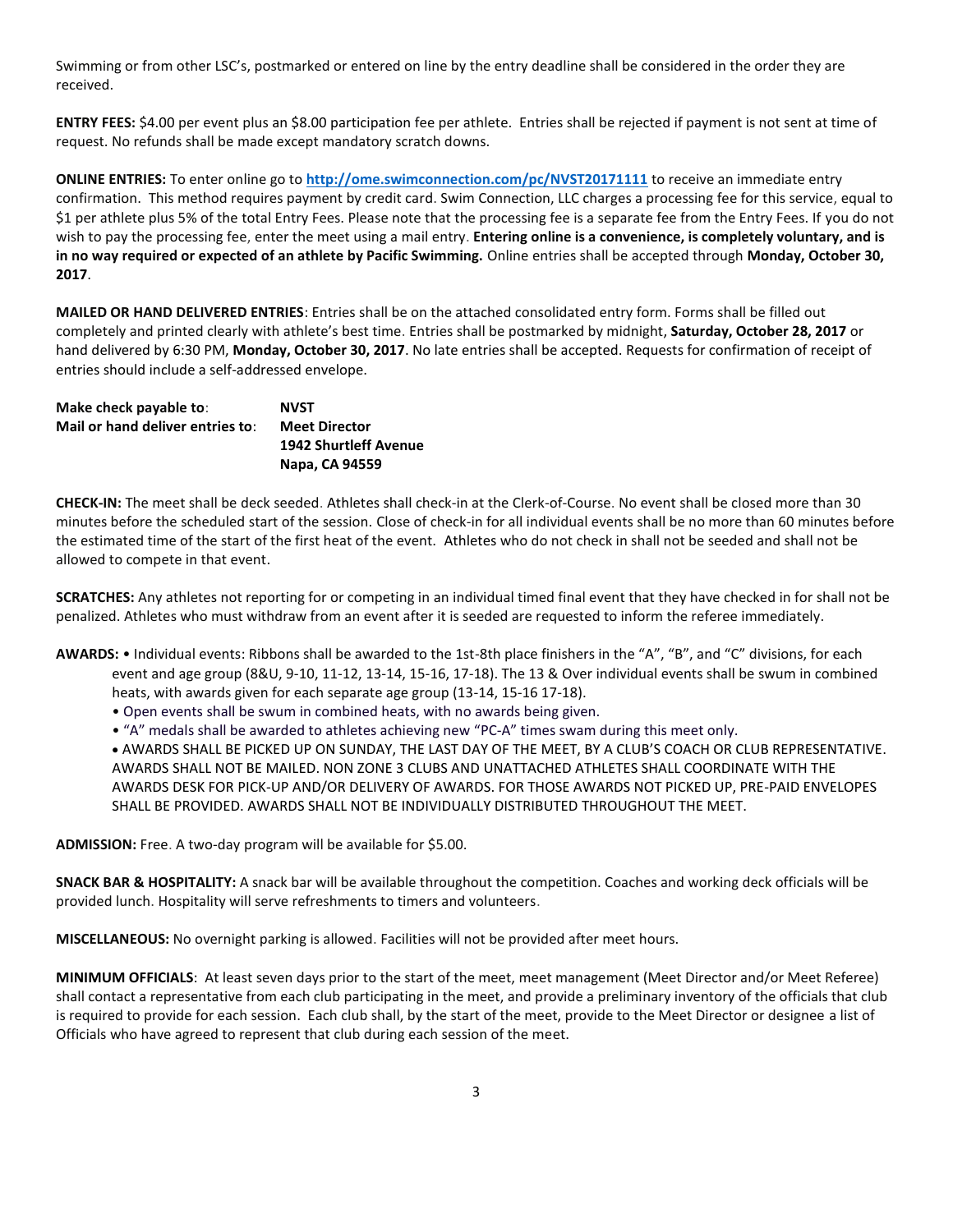At the meet, meet management shall conduct an inventory of officials, and shall compare the number of athletes entered in each session by each club with the number of officials present representing each club. If meet management certifies that a club has not provided sufficient officials for any session of the meet in accordance with the table below, excluding finals in a prelims and finals meet, the club shall be fined \$100 per missing official per session of the meet.

| Club athletes entered in session | <b>Trained and carded officials required</b> |
|----------------------------------|----------------------------------------------|
| $1 - 10$                         |                                              |
| $11 - 25$                        |                                              |
| 26-50                            |                                              |
| 51-75                            |                                              |
| 76-100                           |                                              |
| 100 or more                      |                                              |

\*Zone 3 shall include assigned and working Colorado, Intermediary/ Chief Timing Judge, and Computer operator in the count of officials for a session although these positions are not carded. Zone 3 shall accept uncarded Trainees in the count of officials for up to two sessions. Clubs may use officials "borrowed" from other clubs, or unattached officials at the meet who agree, to fulfill their obligation under the rule.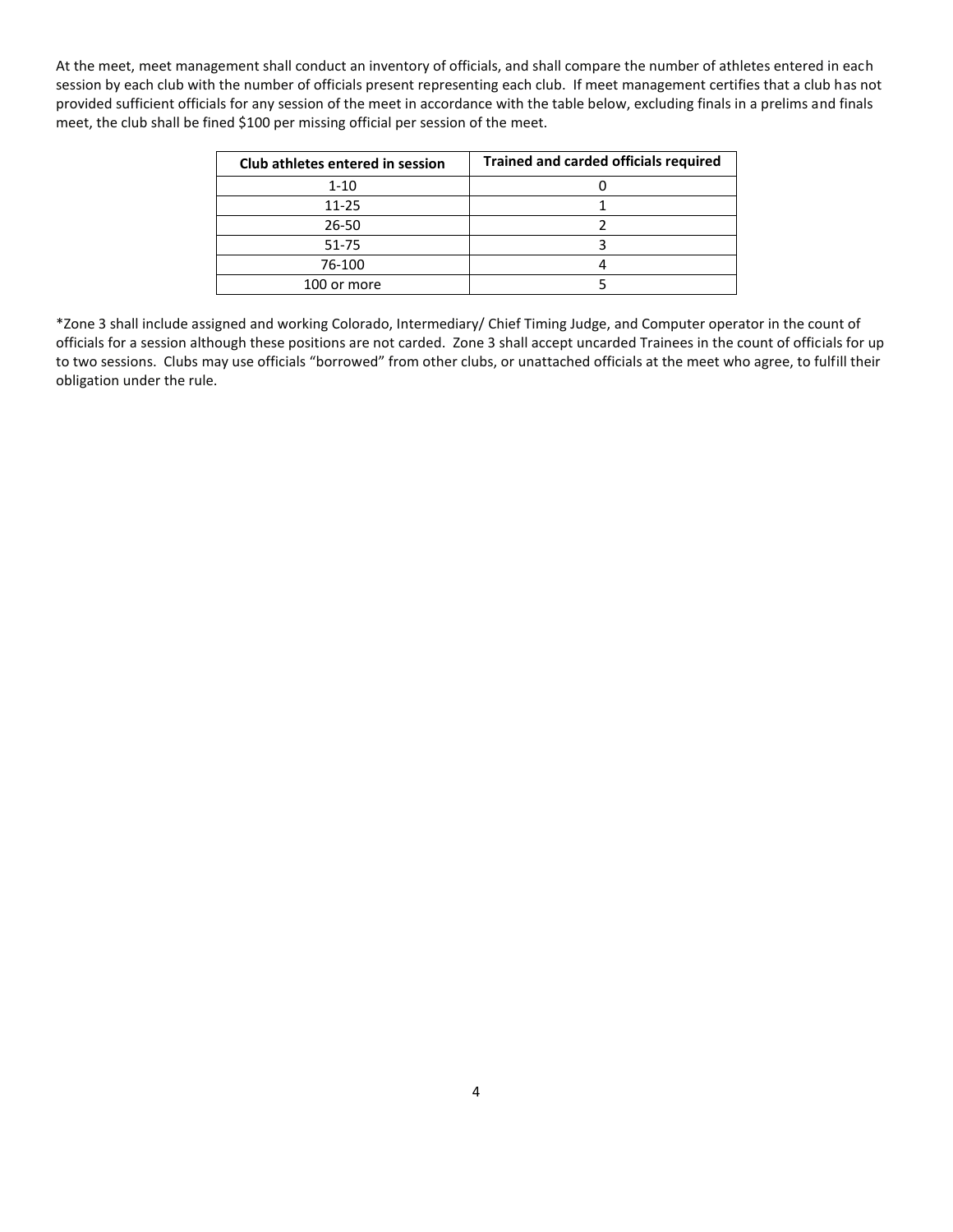| SATURDAY, NOVEMBER 11, 2017 |                                                                         |                |               | SUNDAY, NOVEMBER 12. 2017                                               |
|-----------------------------|-------------------------------------------------------------------------|----------------|---------------|-------------------------------------------------------------------------|
| <b>EVENT#</b>               | <b>EVENT</b>                                                            | <b>EVENT#</b>  | <b>EVENT#</b> | <b>EVENT</b>                                                            |
| $\mathbf{1}$                | OPEN 500 FREE<br>GIRLS Min Time: 7:01.69<br>BOYS Min Time: 6:59.39      | $\overline{2}$ | 37            | <b>OPEN 400 IM</b><br>Girls Min Time: 6:29.09<br>Boys Min Time: 6:29.69 |
| 3                           | 11-12 100 FLY                                                           | 4              | 39            | 11-12 100 BACK                                                          |
| 5                           | 8 & UNDER 25 FLY                                                        | 6              | 41            | 8 & UNDER 25 BACK                                                       |
| $\overline{7}$              | 9-10 50 FLY                                                             | 8              | 43            | 9-10 50 BACK                                                            |
| 9                           | 13 & OVER 100 BACK                                                      | 10             | 45            | OPEN 200 BACK<br>GIRLS Min Time: 3:05.29<br>BOYS Min Time: 3:04.09      |
| 11                          | 11-12 50 BREAST                                                         | 12             | 47            | 8 & UNDER 50 FREE                                                       |
| 13                          | 8 & UNDER 50 BACK                                                       | 14             | 49            | 9-10 100 FREE                                                           |
| 15                          | 9-10 50 BREAST                                                          | 16             | 51            | 11-12 100 IM                                                            |
| 17                          | <b>OPEN 200 IM</b><br>GIRLS Min Time: 3:00.29<br>BOYS Min Time: 3:05.39 | 18             | 53            | OPEN 200 FREE<br>GIRLS Min Time: 2:44.29<br>BOYS Min Time: 2:43.39      |
| 19                          | 8 & UNDER 100 IM                                                        | 20             | 55            | 8 & UNDER 50 BREAST                                                     |
| 21                          | 11-12 100 FREE                                                          | 22             | 57            | 9-10 100 BREAST                                                         |
| 23                          | 13 & OVER 100 FREE                                                      | 24             | 59            | 11-12 100 BREAST                                                        |
| 25                          | 9-10 50 FREE                                                            | 26             | 61            | 13 & OVER 100 BREAST                                                    |
| 27                          | 8 & UNDER 25 FREE                                                       | 28             | 63            | 8 & UNDER 50 FLY                                                        |
| 29                          | 13 & OVER 100 FLY                                                       | 30             | 65            | 9-10 100 FLY                                                            |
| 31                          | 11-12 50 BACK                                                           | 32             | 67            | 11-12 50 FLY                                                            |
| 33                          | 9-10 100 BACK                                                           | 34             | 69            | 8 & UNDER 25 BREAST                                                     |
| 35                          | OPEN 200 BREAST<br>GIRLS Min Time: 3:46.29<br>BOYS Min Time: 3:26.69    | 36             | 71            | 9-10 100 IM                                                             |

|                | SATURDAY, NOVEMBER 11, 2017                                             |                |
|----------------|-------------------------------------------------------------------------|----------------|
| <b>EVENT#</b>  | <b>EVENT</b>                                                            | <b>EVENT#</b>  |
| $\mathbf 1$    | OPEN 500 FREE<br>GIRLS Min Time: 7:01.69<br>BOYS Min Time: 6:59.39      | $\overline{2}$ |
| $\overline{3}$ | 11-12 100 FLY                                                           | $\overline{4}$ |
| 5              | 8 & UNDER 25 FLY                                                        | 6              |
| $\overline{7}$ | 9-10 50 FLY                                                             | 8              |
| 9              | 13 & OVER 100 BACK                                                      | 10             |
| 11             | 11-12 50 BREAST                                                         | 12             |
| 13             | 8 & UNDER 50 BACK                                                       | 14             |
| 15             | 9-10 50 BREAST                                                          | 16             |
| 17             | <b>OPEN 200 IM</b><br>GIRLS Min Time: 3:00.29<br>BOYS Min Time: 3:05.39 | 18             |
| 19             | 8 & UNDER 100 IM                                                        | 20             |
| 21             | 11-12 100 FREE                                                          | 22             |
| 23             | 13 & OVER 100 FREE                                                      | 24             |
| 25             | 9-10 50 FREE                                                            | 26             |
| 27             | 8 & UNDER 25 FREE                                                       | 28             |
| 29             | 13 & OVER 100 FLY                                                       | 30             |
| 31             | 11-12 50 BACK                                                           | 32             |
| 33             | 9-10 100 BACK                                                           | 34             |
| 35             | OPEN 200 BREAST<br>GIRLS Min Time: 3:46.29<br>BOYS Min Time: 3:26.69    | 36             |
|                |                                                                         |                |
|                |                                                                         |                |